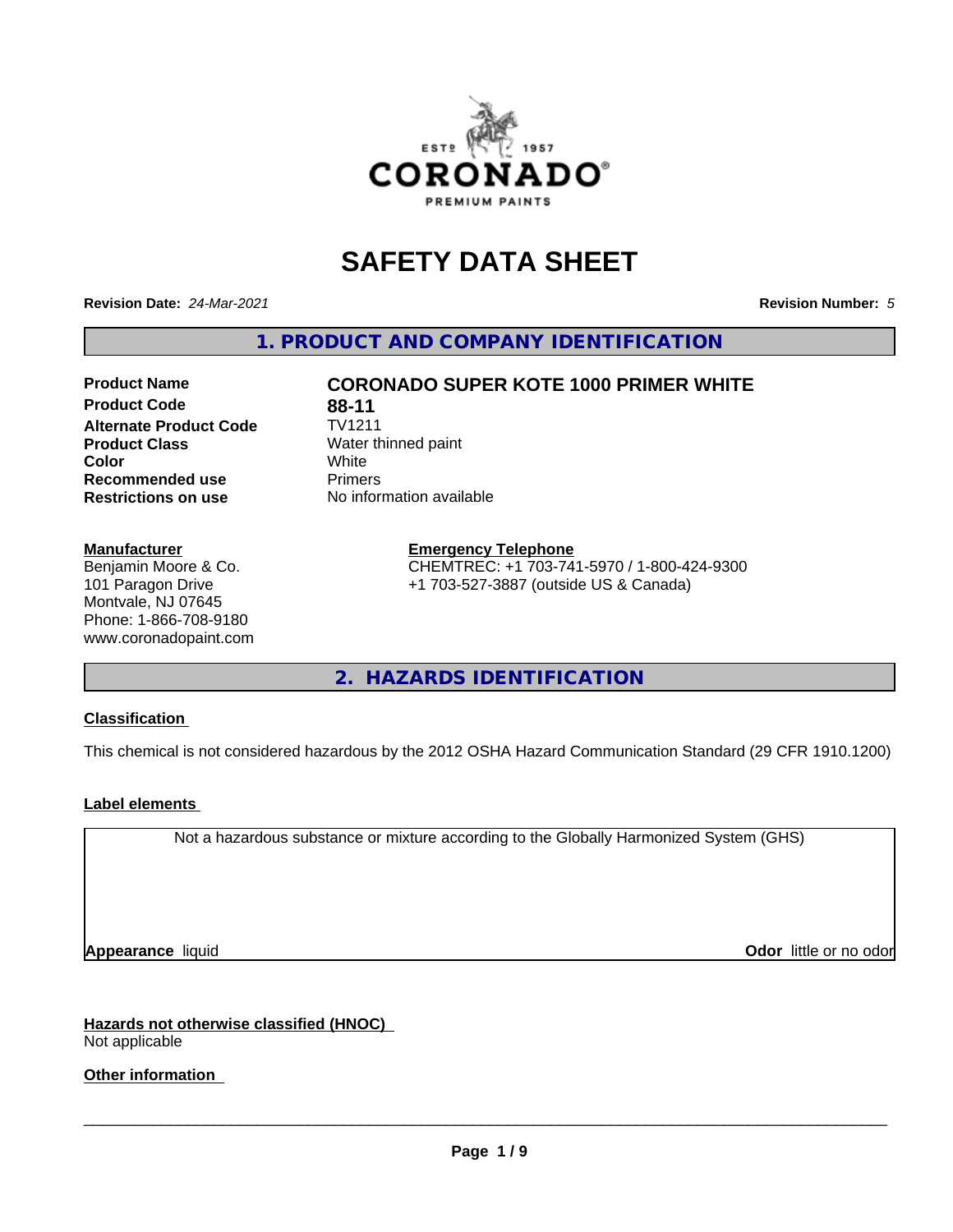No information available

 **WARNING:** This product contains isothiazolinone compounds at levels of <0.1%. These substances are biocides commonly found in most paints and a variety of personal care products as a preservative. Certain individuals may be sensitive or allergic to these substances, even at low levels.

\_\_\_\_\_\_\_\_\_\_\_\_\_\_\_\_\_\_\_\_\_\_\_\_\_\_\_\_\_\_\_\_\_\_\_\_\_\_\_\_\_\_\_\_\_\_\_\_\_\_\_\_\_\_\_\_\_\_\_\_\_\_\_\_\_\_\_\_\_\_\_\_\_\_\_\_\_\_\_\_\_\_\_\_\_\_\_\_\_\_\_\_\_

## **3. COMPOSITION INFORMATION ON COMPONENTS**

| <b>Chemical name</b> | CAS No.    | Weight-%    |
|----------------------|------------|-------------|
| Kaolin, calcined     | 92704-41-1 | $15 - 20$   |
| Limestone            | 1317-65-3  | $5 - 10$    |
| Titanium dioxide     | 13463-67-7 | $5 - 10$    |
| Nepheline svenite    | 37244-96-5 | - 5         |
| Zinc oxide           | 1314-13-2  | $0.1 - 0.5$ |

|                                                  | 4. FIRST AID MEASURES                                                                                    |  |  |
|--------------------------------------------------|----------------------------------------------------------------------------------------------------------|--|--|
| <b>General Advice</b>                            | No hazards which require special first aid measures.                                                     |  |  |
| <b>Eye Contact</b>                               | Rinse thoroughly with plenty of water for at least 15 minutes and consult a<br>physician.                |  |  |
| <b>Skin Contact</b>                              | Wash off immediately with soap and plenty of water while removing all<br>contaminated clothes and shoes. |  |  |
| <b>Inhalation</b>                                | Move to fresh air. If symptoms persist, call a physician.                                                |  |  |
| Ingestion                                        | Clean mouth with water and afterwards drink plenty of water. Consult a physician<br>if necessary.        |  |  |
| <b>Most Important</b><br><b>Symptoms/Effects</b> | None known.                                                                                              |  |  |
| <b>Notes To Physician</b>                        | Treat symptomatically.                                                                                   |  |  |
|                                                  | 5. FIRE-FIGHTING MEASURES                                                                                |  |  |
| Suitable Extinguishing Media                     | The extinguishing measures that are appropriate to local                                                 |  |  |

| <b>Panapic Extinguishing meand</b>                    | oud ownigatoring modulated that are appropriate to local<br>circumstances and the surrounding environment.                                   |
|-------------------------------------------------------|----------------------------------------------------------------------------------------------------------------------------------------------|
| Protective equipment and precautions for firefighters | As in any fire, wear self-contained breathing apparatus<br>pressure-demand, MSHA/NIOSH (approved or equivalent)<br>and full protective gear. |
| <b>Specific Hazards Arising From The Chemical</b>     | Closed containers may rupture if exposed to fire or<br>extreme heat.                                                                         |
| Sensitivity to mechanical impact                      | No.                                                                                                                                          |
| Sensitivity to static discharge                       | No.                                                                                                                                          |
|                                                       |                                                                                                                                              |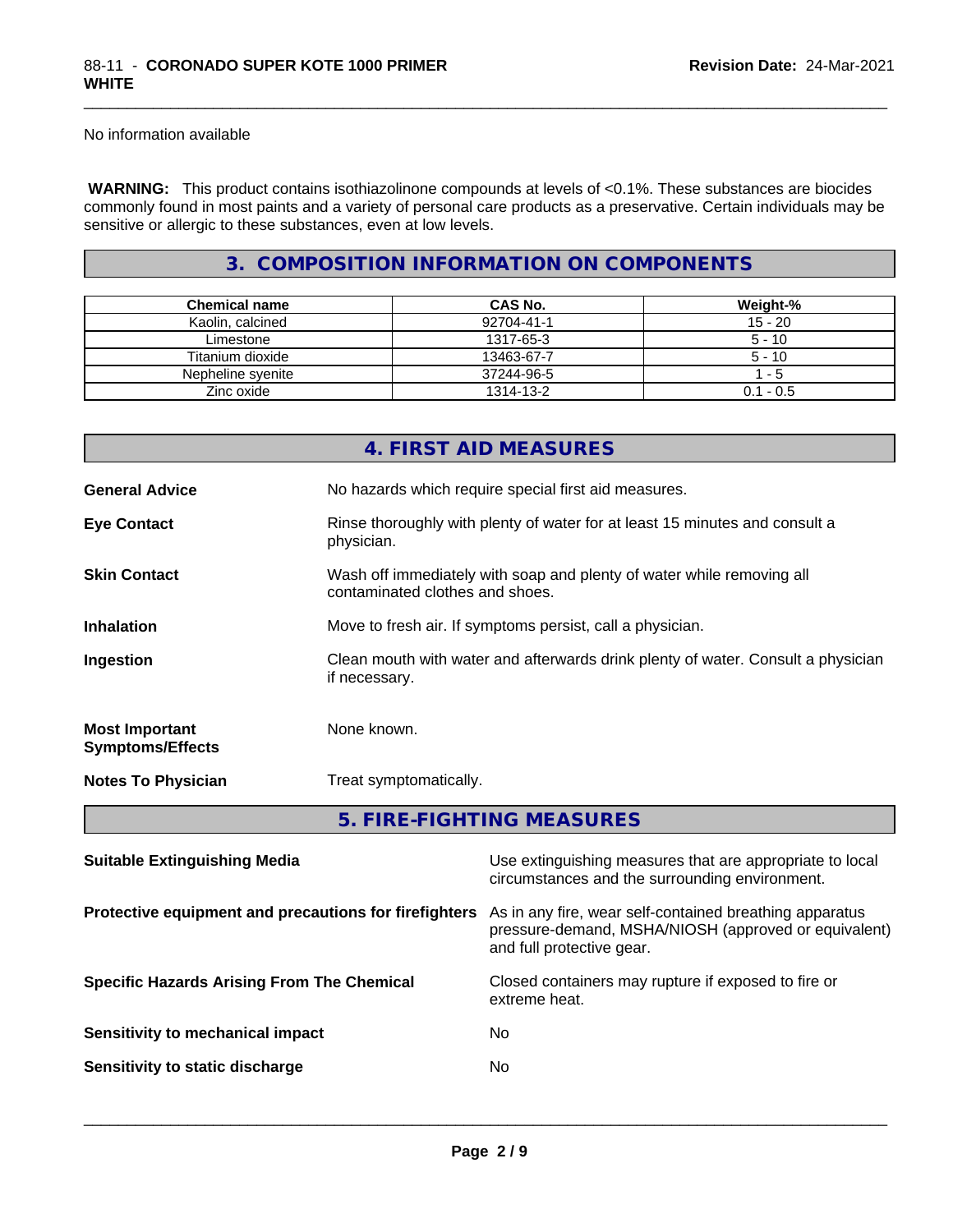| <b>Flash Point Data</b>                                                 |                 |                                  |                                |
|-------------------------------------------------------------------------|-----------------|----------------------------------|--------------------------------|
| Flash point (°F)                                                        |                 | Not applicable                   |                                |
| Flash Point (°C)                                                        |                 | Not applicable                   |                                |
| <b>Method</b>                                                           |                 | Not applicable                   |                                |
| <b>Flammability Limits In Air</b>                                       |                 |                                  |                                |
| Lower flammability limit:<br><b>Upper flammability limit:</b>           |                 | Not applicable<br>Not applicable |                                |
| <b>NFPA</b><br>Health: 1                                                | Flammability: 0 | <b>Instability: 0</b>            | <b>Special: Not Applicable</b> |
| <b>NFPA Legend</b><br>0 - Not Hazardous<br>1 - Slightly<br>2 - Moderate |                 |                                  |                                |

\_\_\_\_\_\_\_\_\_\_\_\_\_\_\_\_\_\_\_\_\_\_\_\_\_\_\_\_\_\_\_\_\_\_\_\_\_\_\_\_\_\_\_\_\_\_\_\_\_\_\_\_\_\_\_\_\_\_\_\_\_\_\_\_\_\_\_\_\_\_\_\_\_\_\_\_\_\_\_\_\_\_\_\_\_\_\_\_\_\_\_\_\_

- 
- 3 High
- 4 Severe

*The ratings assigned are only suggested ratings, the contractor/employer has ultimate responsibilities for NFPA ratings where this system is used.*

*Additional information regarding the NFPA rating system is available from the National Fire Protection Agency (NFPA) at www.nfpa.org.*

|                                  | 6. ACCIDENTAL RELEASE MEASURES                                                                                                                                                   |
|----------------------------------|----------------------------------------------------------------------------------------------------------------------------------------------------------------------------------|
| <b>Personal Precautions</b>      | Avoid contact with skin, eyes and clothing. Ensure adequate ventilation.                                                                                                         |
| <b>Other Information</b>         | Prevent further leakage or spillage if safe to do so.                                                                                                                            |
| <b>Environmental precautions</b> | See Section 12 for additional Ecological Information.                                                                                                                            |
| <b>Methods for Cleaning Up</b>   | Soak up with inert absorbent material. Sweep up and shovel into suitable<br>containers for disposal.                                                                             |
|                                  | 7. HANDLING AND STORAGE                                                                                                                                                          |
| <b>Handling</b>                  | Avoid contact with skin, eyes and clothing. Avoid breathing vapors, spray mists or<br>sanding dust. In case of insufficient ventilation, wear suitable respiratory<br>equipment. |
| <b>Storage</b>                   | Keep container tightly closed. Keep out of the reach of children.                                                                                                                |
| <b>Incompatible Materials</b>    | No information available                                                                                                                                                         |

# **8. EXPOSURE CONTROLS/PERSONAL PROTECTION**

#### **Exposure Limits**

| <b>Chemical name</b> | <b>ACGIH TLV</b>                                    | <b>OSHA PEL</b>           |
|----------------------|-----------------------------------------------------|---------------------------|
| Limestone            | N/E                                                 | 15 mg/m $3$ - TWA         |
|                      |                                                     | 5 mg/m $3$ - TWA          |
| Titanium dioxide     | TWA: $10 \text{ ma/m}^3$                            | $15 \text{ ma/m}^3$ - TWA |
| Zinc oxide           | STEL: 10 mg/m <sup>3</sup> respirable particulate ' | $5 \text{ mg/m}^3$ - TWA  |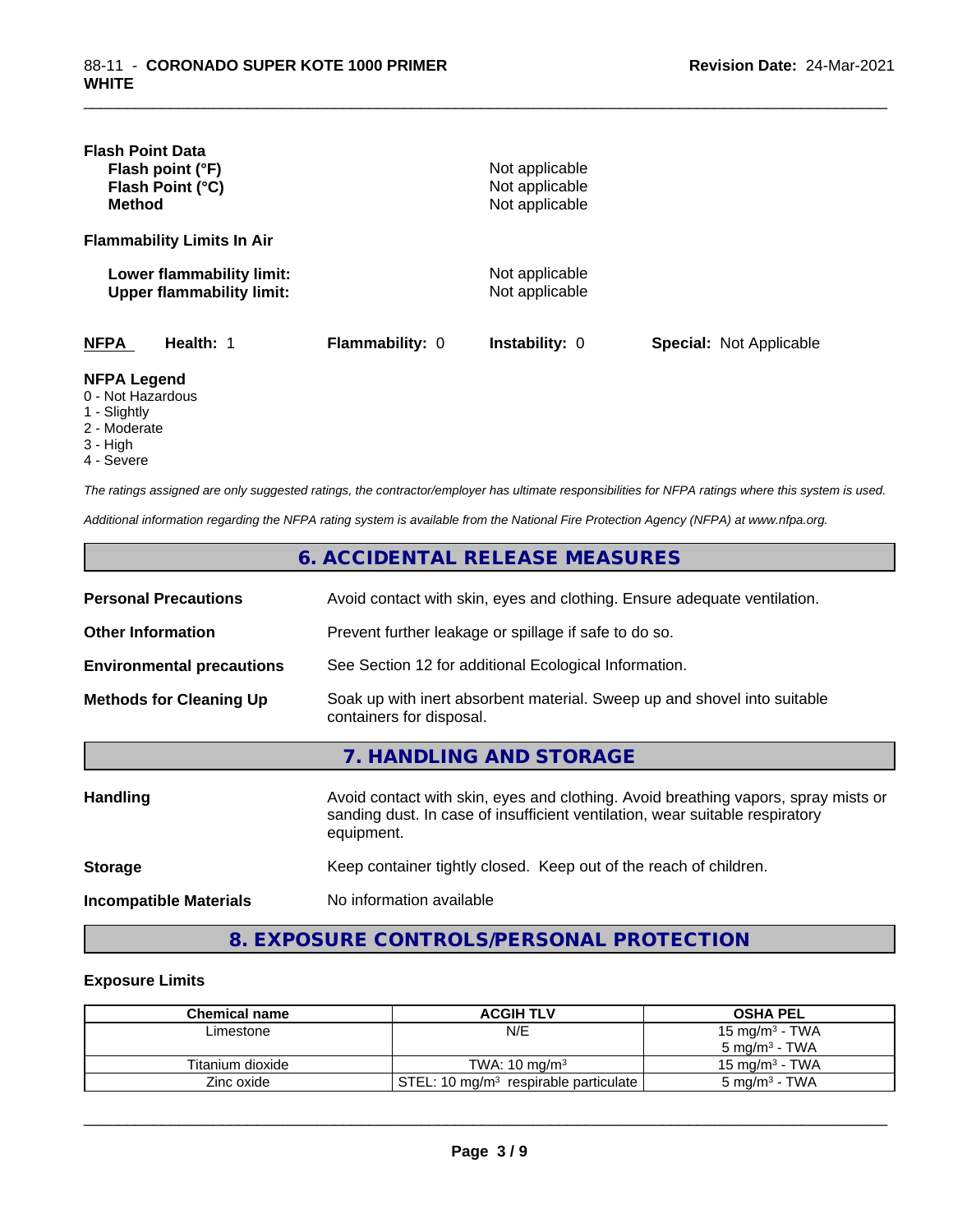| <b>TWA</b><br>matter<br>$\cdot$ m m $\sigma$<br>.<br>TWA.<br>respirable particulate<br>ma/m <sup>3</sup><br>matter |  |
|--------------------------------------------------------------------------------------------------------------------|--|
|--------------------------------------------------------------------------------------------------------------------|--|

\_\_\_\_\_\_\_\_\_\_\_\_\_\_\_\_\_\_\_\_\_\_\_\_\_\_\_\_\_\_\_\_\_\_\_\_\_\_\_\_\_\_\_\_\_\_\_\_\_\_\_\_\_\_\_\_\_\_\_\_\_\_\_\_\_\_\_\_\_\_\_\_\_\_\_\_\_\_\_\_\_\_\_\_\_\_\_\_\_\_\_\_\_

#### **Legend**

ACGIH - American Conference of Governmental Industrial Hygienists Exposure Limits OSHA - Occupational Safety & Health Administration Exposure Limits N/E - Not Established

| <b>Engineering Measures</b>          | Ensure adequate ventilation, especially in confined areas.               |
|--------------------------------------|--------------------------------------------------------------------------|
| <b>Personal Protective Equipment</b> |                                                                          |
| <b>Eye/Face Protection</b>           | Safety glasses with side-shields.                                        |
| <b>Skin Protection</b>               | Protective gloves and impervious clothing.                               |
| <b>Respiratory Protection</b>        | In case of insufficient ventilation wear suitable respiratory equipment. |

**Hygiene Measures** Avoid contact with skin, eyes and clothing. Remove and wash contaminated clothing before re-use. Wash thoroughly after handling.

### **9. PHYSICAL AND CHEMICAL PROPERTIES**

**Appearance** liquid **Odor** little or no odor **Odor Threshold**<br> **Density (Ibs/gal)**<br> **Density (Ibs/gal)**<br> **No information available**<br>
10.75 - 10.85 **Density (lbs/gal)** 10.75 - 10.75 - 10.75 - 10.75 - 10.75 - 10.75 - 10.75 - 10.75 - 10.75 - 10.75 - 10.75 - 10.75 - 10.75 - 10.75 - 10.75 - 10.75 - 10.75 - 10.75 - 10.75 - 10.75 - 10.75 - 10.75 - 10.75 - 10.75 - 10.75 - 10 **Specific Gravity**<br>pH **Viscosity (cps)** No information available **Solubility(ies)** No information available **Water solubility** No information available **Evaporation Rate No information available No information available Vapor pressure** No information available **Vapor density No information available No information available Wt. % Solids** 35 - 50 **Vol. % Solids** 20 - 35 **Wt. % Volatiles Vol. % Volatiles** 65 - 80<br> **VOC Requiatory Limit (q/L)** 65 - 80 **VOC** Regulatory Limit (g/L) **Boiling Point (°F)** 212 **Boiling Point (°C)** 100<br> **Preezing point (°F)** 100<br>
132 **Freezing point (°F) Freezing Point (°C)** 0 **Flash point (°F)**<br> **Flash Point (°C)**<br> **Flash Point (°C)**<br> **Point (°C) Flash Point (°C) Method** Not applicable **Flammability (solid, gas)**<br> **Upper flammability limit:**<br>
Upper flammability limit:<br>  $\begin{array}{ccc}\n\bullet & \bullet & \bullet \\
\bullet & \bullet & \bullet\n\end{array}$ **Upper flammability limit:**<br> **Lower flammability limit:**<br>
Not applicable<br>
Not applicable **Lower flammability limit:**<br> **Autoignition Temperature (°F)** Not applicable havailable available **Autoignition Temperature (°F)**<br> **Autoignition Temperature (°C)** No information available **Autoignition Temperature (°C) Decomposition Temperature (°F)** No information available **Decomposition Temperature (°C)** No information available<br> **Partition coefficient No information available Partition coefficient** 

**No information available**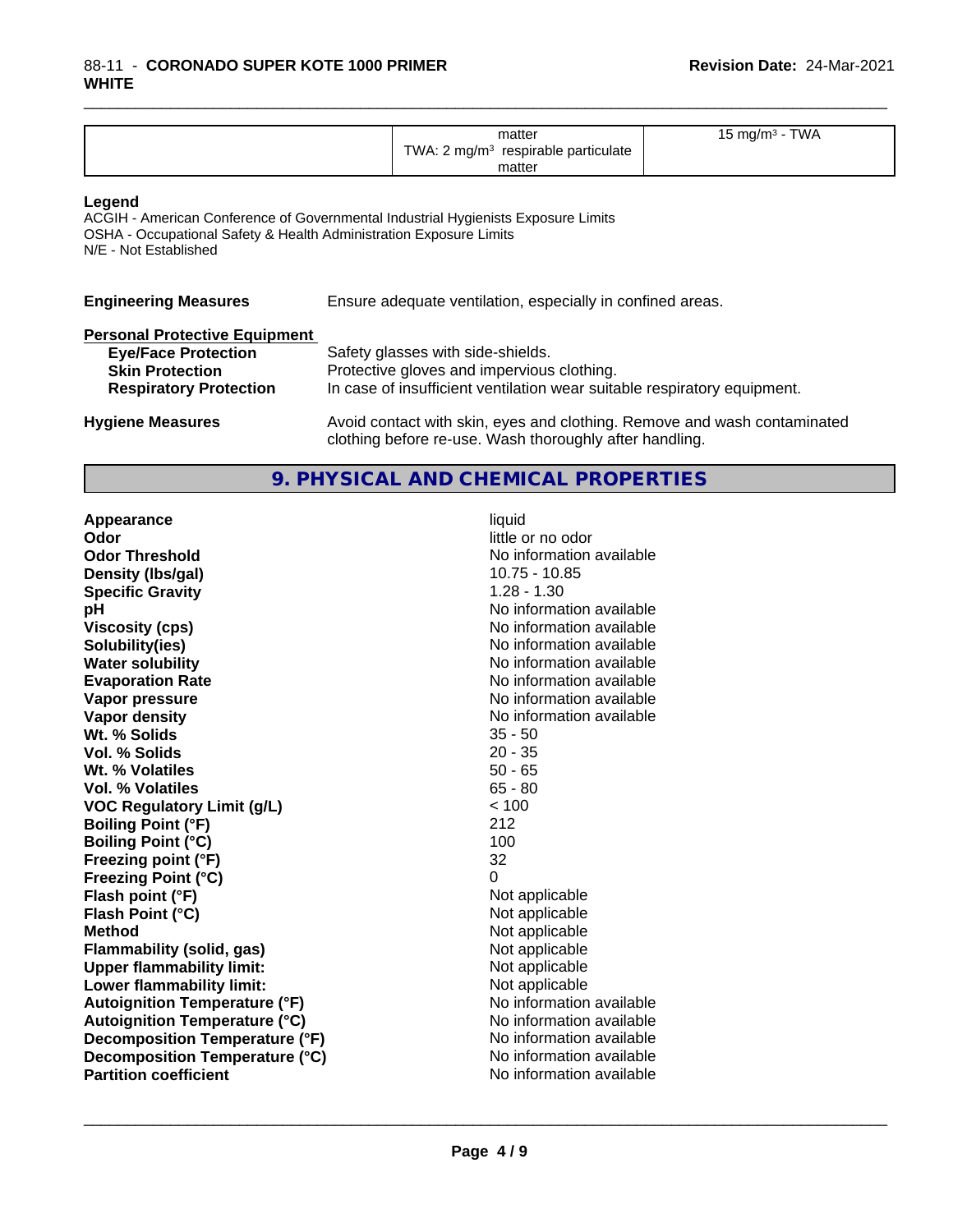# **10. STABILITY AND REACTIVITY**

\_\_\_\_\_\_\_\_\_\_\_\_\_\_\_\_\_\_\_\_\_\_\_\_\_\_\_\_\_\_\_\_\_\_\_\_\_\_\_\_\_\_\_\_\_\_\_\_\_\_\_\_\_\_\_\_\_\_\_\_\_\_\_\_\_\_\_\_\_\_\_\_\_\_\_\_\_\_\_\_\_\_\_\_\_\_\_\_\_\_\_\_\_

| <b>Reactivity</b>                         | Not Applicable                           |
|-------------------------------------------|------------------------------------------|
| <b>Chemical Stability</b>                 | Stable under normal conditions.          |
| <b>Conditions to avoid</b>                | Prevent from freezing.                   |
| <b>Incompatible Materials</b>             | No materials to be especially mentioned. |
| <b>Hazardous Decomposition Products</b>   | None under normal use.                   |
| <b>Possibility of hazardous reactions</b> | None under normal conditions of use.     |

# **11. TOXICOLOGICAL INFORMATION**

| Information on likely routes of exposure                                                                                                                                                                                                                                                                                                                                                                                                                                                                                                             |
|------------------------------------------------------------------------------------------------------------------------------------------------------------------------------------------------------------------------------------------------------------------------------------------------------------------------------------------------------------------------------------------------------------------------------------------------------------------------------------------------------------------------------------------------------|
| Eye contact, skin contact and inhalation.                                                                                                                                                                                                                                                                                                                                                                                                                                                                                                            |
|                                                                                                                                                                                                                                                                                                                                                                                                                                                                                                                                                      |
| No information available                                                                                                                                                                                                                                                                                                                                                                                                                                                                                                                             |
| Symptoms related to the physical, chemical and toxicological characteristics                                                                                                                                                                                                                                                                                                                                                                                                                                                                         |
| No information available                                                                                                                                                                                                                                                                                                                                                                                                                                                                                                                             |
| Delayed and immediate effects as well as chronic effects from short and long-term exposure                                                                                                                                                                                                                                                                                                                                                                                                                                                           |
| May cause slight irritation.<br>Substance may cause slight skin irritation. Prolonged or repeated contact may dry<br>skin and cause irritation.<br>May cause irritation of respiratory tract.<br>Ingestion may cause gastrointestinal irritation, nausea, vomiting and diarrhea.<br>No information available<br>No information available.<br>No information available.<br>No information available.<br>No information available.<br>No information available.<br>No information available.<br>No information available.<br>No information available. |
|                                                                                                                                                                                                                                                                                                                                                                                                                                                                                                                                                      |

**Numerical measures of toxicity**

**The following values are calculated based on chapter 3.1 of the GHS document**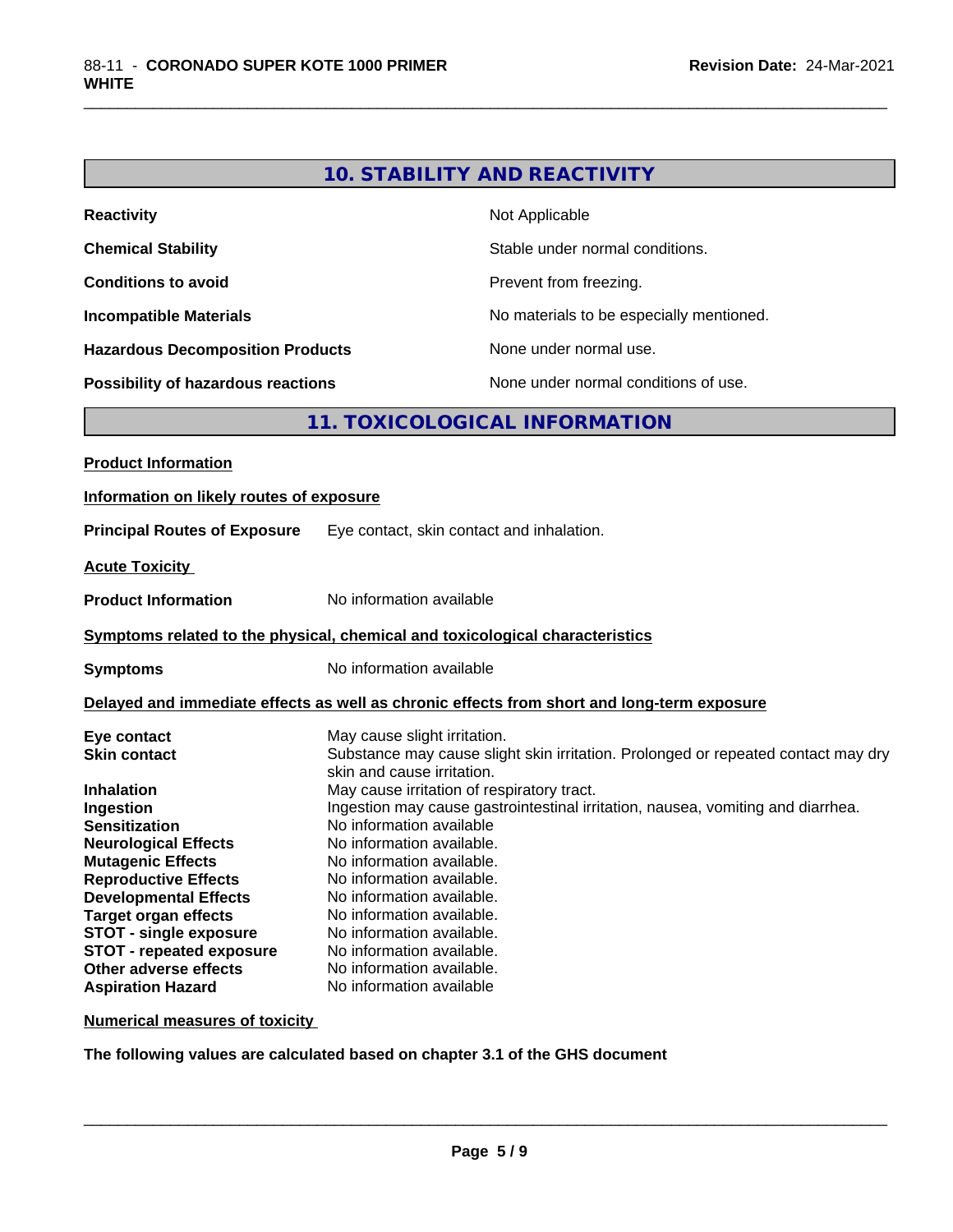#### **ATEmix (oral)** 9969 mg/kg

#### **Component Information**

| Chemical name                  | Oral LD50             | Dermal LD50 | Inhalation LC50 |
|--------------------------------|-----------------------|-------------|-----------------|
| Kaolin, calcined<br>92704-41-1 | $>$ 2000 mg/kg (Rat)  |             |                 |
| Titanium dioxide<br>13463-67-7 | $> 10000$ mg/kg (Rat) |             |                 |
| Zinc oxide<br>1314-13-2        | $>$ 5000 mg/kg (Rat)  |             |                 |

\_\_\_\_\_\_\_\_\_\_\_\_\_\_\_\_\_\_\_\_\_\_\_\_\_\_\_\_\_\_\_\_\_\_\_\_\_\_\_\_\_\_\_\_\_\_\_\_\_\_\_\_\_\_\_\_\_\_\_\_\_\_\_\_\_\_\_\_\_\_\_\_\_\_\_\_\_\_\_\_\_\_\_\_\_\_\_\_\_\_\_\_\_

#### **Chronic Toxicity**

#### **Carcinogenicity**

*The information below indicateswhether each agency has listed any ingredient as a carcinogen:.*

| Chemical<br>name                     | <b>IARC</b>                    | <b>NTP</b> | <b>OCUA</b><br>∪אח |
|--------------------------------------|--------------------------------|------------|--------------------|
|                                      | . .<br>2B<br>Human<br>Possible |            | ∟isted<br>.        |
| .<br><br>, dioxide<br><b>itanium</b> | Carcinogen                     |            |                    |

• Although IARC has classified titanium dioxide as possibly carcinogenic to humans (2B), their summary concludes: "No significant exposure to titanium dioxide is thought to occur during the use of products in which titanium dioxide is bound to other materials, such as paint."

#### **Legend**

IARC - International Agency for Research on Cancer NTP - National Toxicity Program OSHA - Occupational Safety & Health Administration

**12. ECOLOGICAL INFORMATION**

#### **Ecotoxicity Effects**

The environmental impact of this product has not been fully investigated.

#### **Product Information**

#### **Acute Toxicity to Fish**

No information available

#### **Acute Toxicity to Aquatic Invertebrates**

No information available

#### **Acute Toxicity to Aquatic Plants**

No information available

#### **Persistence / Degradability**

No information available.

#### **Bioaccumulation**

No information available.

#### **Mobility in Environmental Media**

No information available.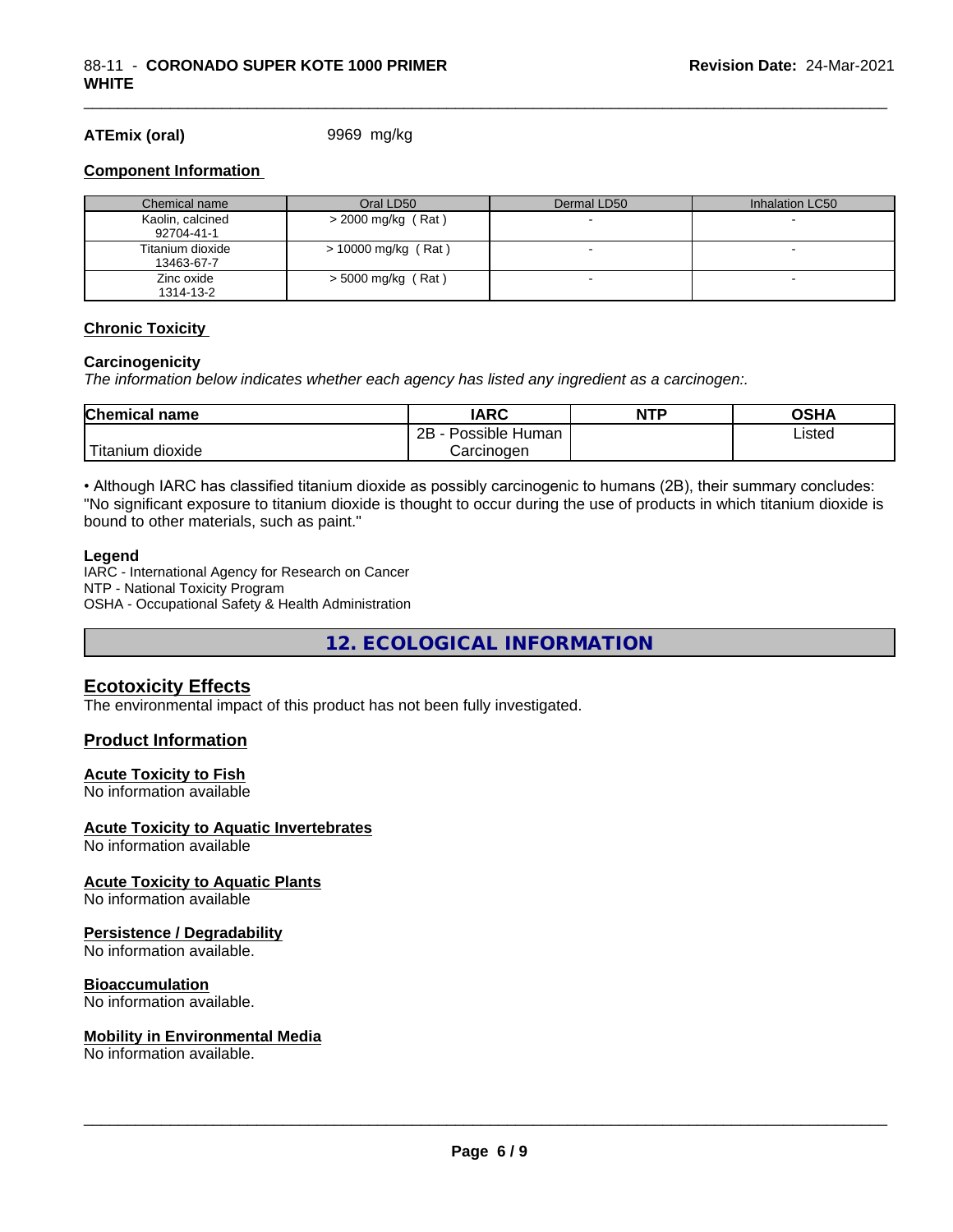**Ozone** No information available

#### **Component Information**

#### **Acute Toxicity to Fish**

Titanium dioxide  $\overline{\text{LC50:}}$  > 1000 mg/L (Fathead Minnow - 96 hr.)

#### **Acute Toxicity to Aquatic Invertebrates**

No information available

#### **Acute Toxicity to Aquatic Plants**

No information available

|                                                  | 13. DISPOSAL CONSIDERATIONS                                                                                                                                                                                               |
|--------------------------------------------------|---------------------------------------------------------------------------------------------------------------------------------------------------------------------------------------------------------------------------|
| <b>Waste Disposal Method</b>                     | Dispose of in accordance with federal, state, and local regulations. Local<br>requirements may vary, consult your sanitation department or state-designated<br>environmental protection agency for more disposal options. |
|                                                  | <b>14. TRANSPORT INFORMATION</b>                                                                                                                                                                                          |
| <b>DOT</b>                                       | Not regulated                                                                                                                                                                                                             |
| <b>ICAO/IATA</b>                                 | Not regulated                                                                                                                                                                                                             |
| <b>IMDG/IMO</b>                                  | Not regulated                                                                                                                                                                                                             |
|                                                  | <b>15. REGULATORY INFORMATION</b>                                                                                                                                                                                         |
| <b>International Inventories</b>                 |                                                                                                                                                                                                                           |
| <b>TSCA: United States</b><br><b>DSL: Canada</b> | Yes - All components are listed or exempt.<br>No - Not all of the components are listed.<br>One or more component is listed on NDSL.                                                                                      |
| <b>Federal Regulations</b>                       |                                                                                                                                                                                                                           |
| SARA 311/312 hazardous categorization            |                                                                                                                                                                                                                           |

\_\_\_\_\_\_\_\_\_\_\_\_\_\_\_\_\_\_\_\_\_\_\_\_\_\_\_\_\_\_\_\_\_\_\_\_\_\_\_\_\_\_\_\_\_\_\_\_\_\_\_\_\_\_\_\_\_\_\_\_\_\_\_\_\_\_\_\_\_\_\_\_\_\_\_\_\_\_\_\_\_\_\_\_\_\_\_\_\_\_\_\_\_

| ARA 91 179 IZ HUZUI UOUS CURCUOI IZUNON |    |  |
|-----------------------------------------|----|--|
| Acute health hazard                     | Nο |  |
| Chronic Health Hazard                   | Nο |  |
| Fire hazard                             | Nο |  |
| Sudden release of pressure hazard       | Nο |  |
| Reactive Hazard                         | Nο |  |
|                                         |    |  |

### **SARA 313**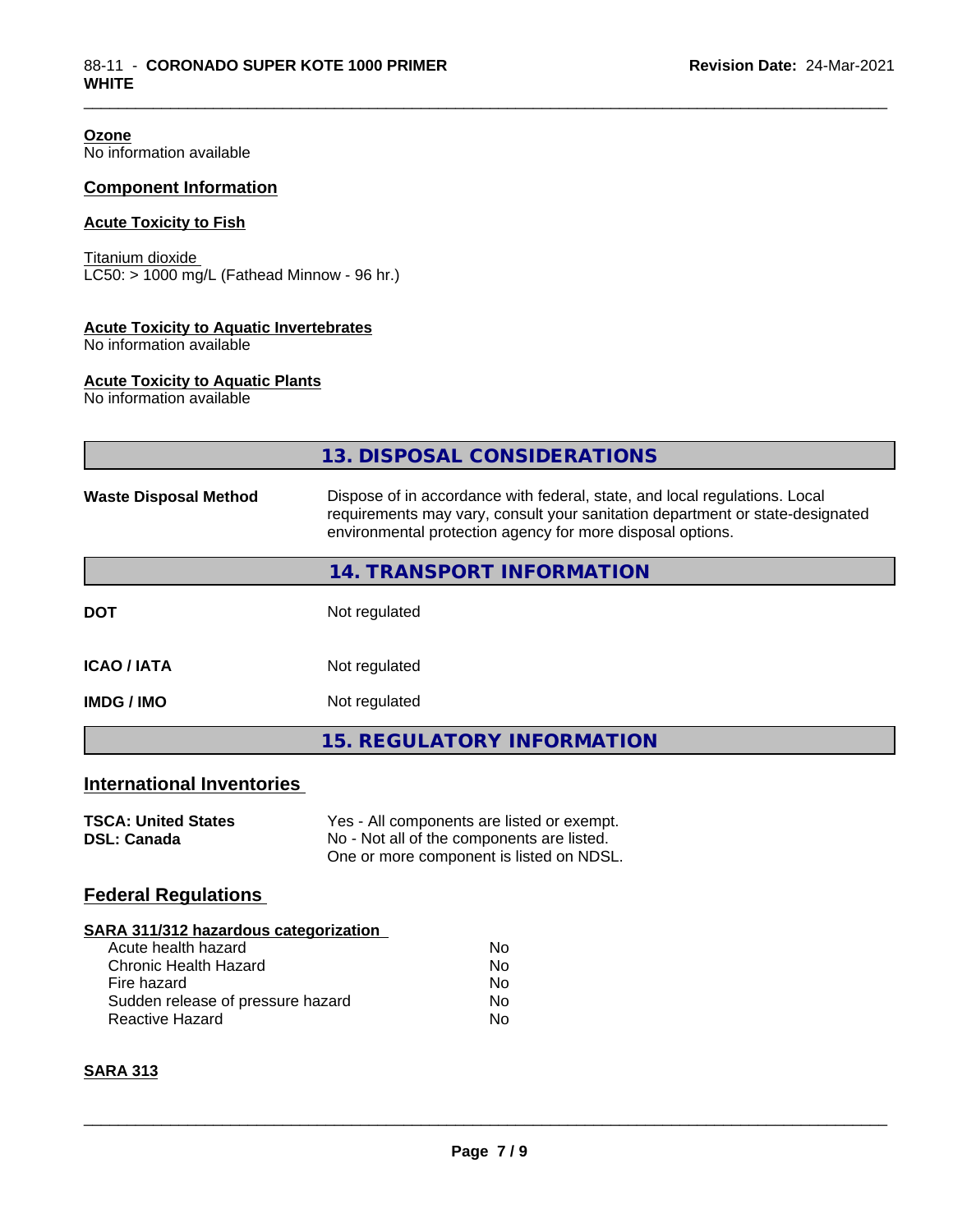Section 313 of Title III of the Superfund Amendments and Reauthorization Act of 1986 (SARA). This product contains a chemical or chemicals which are subject to the reporting requirements of the Act and Title 40 of the Code of Federal Regulations, Part 372:

\_\_\_\_\_\_\_\_\_\_\_\_\_\_\_\_\_\_\_\_\_\_\_\_\_\_\_\_\_\_\_\_\_\_\_\_\_\_\_\_\_\_\_\_\_\_\_\_\_\_\_\_\_\_\_\_\_\_\_\_\_\_\_\_\_\_\_\_\_\_\_\_\_\_\_\_\_\_\_\_\_\_\_\_\_\_\_\_\_\_\_\_\_

*None*

#### **Clean Air Act,Section 112 Hazardous Air Pollutants (HAPs) (see 40 CFR 61)**

This product contains the following HAPs:

*None*

### **US State Regulations**

#### **California Proposition 65**

**AVIMARNING:** Cancer and Reproductive Harm– www.P65warnings.ca.gov

#### **State Right-to-Know**

| emica.<br>name<br>~ ⊔ | - -<br>wю<br>aunuscus | Jersev<br><b>Nev</b> | svlvania |
|-----------------------|-----------------------|----------------------|----------|
| Limestone             |                       |                      |          |
| dioxide<br>l itanium  |                       |                      |          |

**Legend**

X - Listed

| <b>16. OTHER INFORMATION</b>                                                                                                                          |                                                    |                                                                            |                      |                                                                                                                                                 |  |  |
|-------------------------------------------------------------------------------------------------------------------------------------------------------|----------------------------------------------------|----------------------------------------------------------------------------|----------------------|-------------------------------------------------------------------------------------------------------------------------------------------------|--|--|
| HMIS -                                                                                                                                                | Health: 1                                          | <b>Flammability: 0</b>                                                     | <b>Reactivity: 0</b> | $PPE: -$                                                                                                                                        |  |  |
| <b>HMIS Legend</b><br>0 - Minimal Hazard<br>1 - Slight Hazard<br>2 - Moderate Hazard<br>3 - Serious Hazard<br>4 - Severe Hazard<br>* - Chronic Hazard | present under the actual normal conditions of use. | X - Consult your supervisor or S.O.P. for "Special" handling instructions. |                      | Note: The PPE rating has intentionally been left blank. Choose appropriate PPE that will protect employees from the hazards the material will   |  |  |
|                                                                                                                                                       |                                                    |                                                                            |                      | Caution: HMIS® ratings are based on a 0-4 rating scale, with 0 representing minimal hazards or risks, and 4 representing significant hazards or |  |  |

*risks. Although HMISÒ ratings are not required on MSDSs under 29 CFR 1910.1200, the preparer, has chosen to provide them. HMISÒ ratings are to be used only in conjunction with a fully implemented HMISÒ program by workers who have received appropriate HMISÒ training. HMISÒ is a registered trade and service mark of the NPCA. HMISÒ materials may be purchased exclusively from J. J. Keller (800) 327-6868.*

 **WARNING!** If you scrape, sand, or remove old paint, you may release lead dust. LEAD IS TOXIC. EXPOSURE TO LEAD DUST CAN CAUSE SERIOUS ILLNESS, SUCH AS BRAIN DAMAGE, ESPECIALLY IN CHILDREN. PREGNANT WOMEN SHOULD ALSO AVOID EXPOSURE.Wear a NIOSH approved respirator to control lead exposure. Clean up carefully with a HEPA vacuum and a wet mop. Before you start, find out how to protect yourself